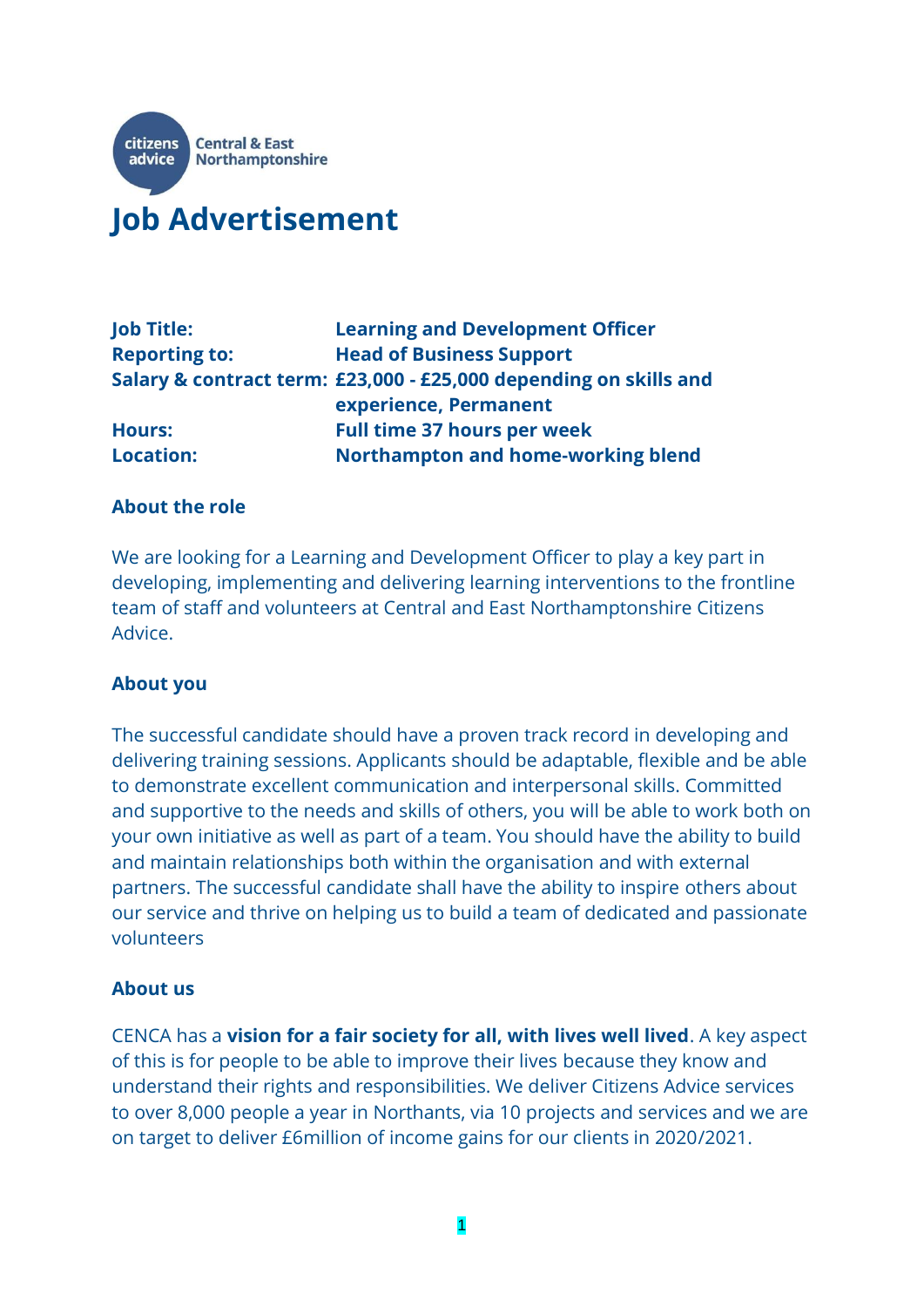At CENCA, we expect our staff to stand up for equalities, communicate for impact and strive to make a personal difference.

### **Benefits**

- 25 day's annual leave (plus bank holidays)
- Enhanced sickness benefit after one-years' service
- Flexible working hours to the requirement of the role
- Comprehensive training and Ongoing Development
- Free parking for agreed roles

#### **How to apply**

Go to www.cencab.org.uk /vacancies for application and diversity monitoring form. Send completed application and diversity monitoring form to [recruitment@cencab.org.uk](mailto:recruitment@cencab.org.uk)

Please note, CVs will not be accepted.

## **Closing date: 12th November 2021**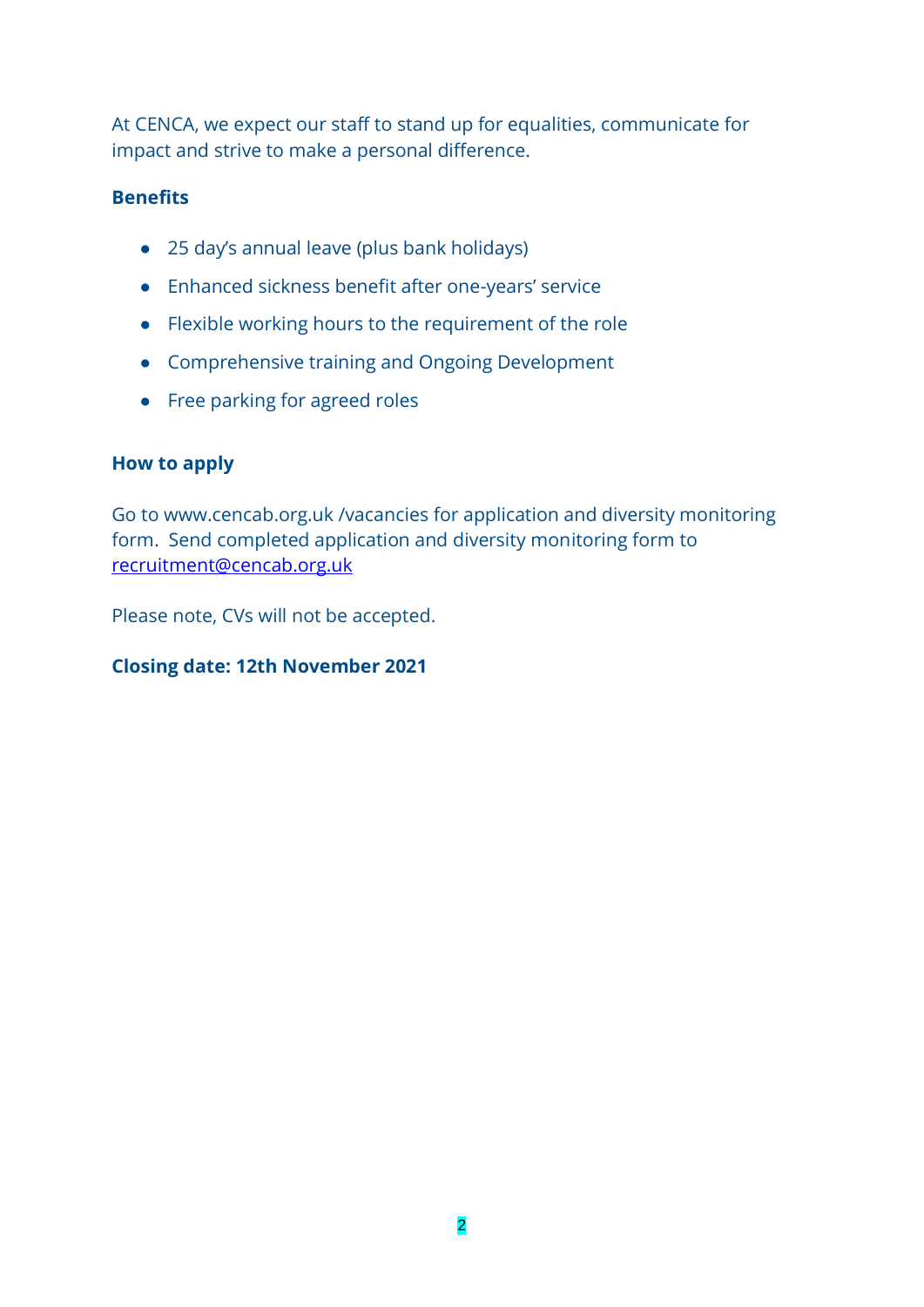## **Learning and Development Officer**

## Job pack

Thanks for your interest in working at Central and East Northamptonshire Citizens Advice. This job pack should give you everything you need to know to apply for this role and what it means to work at Citizens Advice.

## In this pack you'll find:

- Our values
- 3 things you should know about us
- Overview of Citizens Advice and Central and East Northamptonshire Citizens Advice
- The role profile and personal specification
- Terms and conditions
- What we give our staff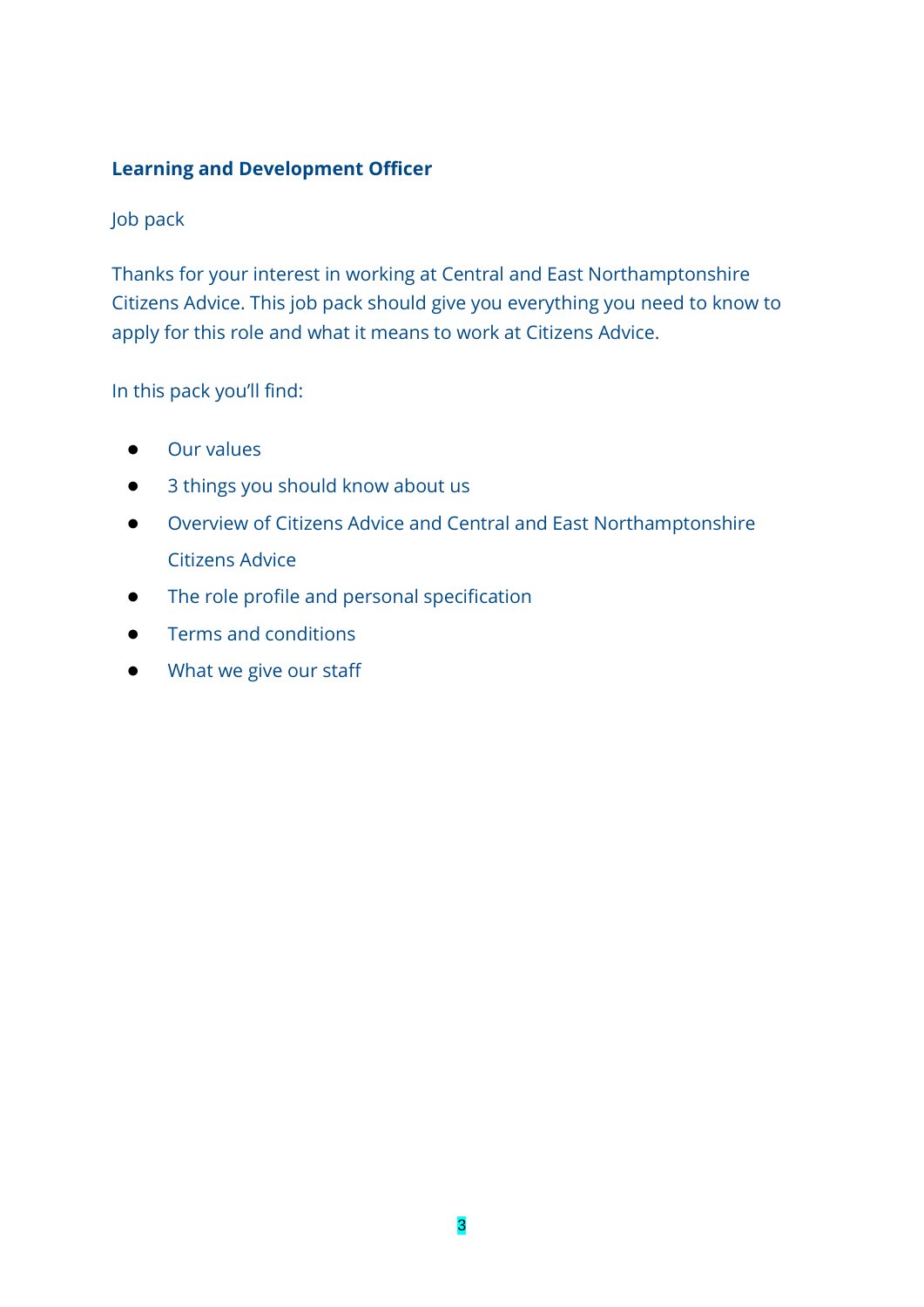

**We're inventive.** We're not afraid of trying new things and learn by getting things wrong. We question every idea to make it better and we change when things aren't working.

**We're generous.** We work together, sharing knowledge and experience to solve problems. We tell it like it is and respect everyone**.**

**We're responsible.** We do what we say we'll do and keep our promises. We remember that we work for a charity and use our resources effectively.



**3 things you should know about us**

**1. We're local and we're national**. We have 6 national offices and offer direct support to people in around 300 independent local Citizens Advice services across England and Wales.

**2. We're here for everyone.** Our advice helps people solve problems and our advocacy helps fix problems in society. Whatever the problem, we won't turn people away.

**3. We're listened to - and we make a difference.** Our trusted brand and the quality of our research mean we make a real impact on behalf of the people who rely on us.

**How Central and East Northamptonshire Citizens Advice (CENCA) works**

**We help and provide advice for residents of Northampton, Wellingborough and East Northamptonshire.**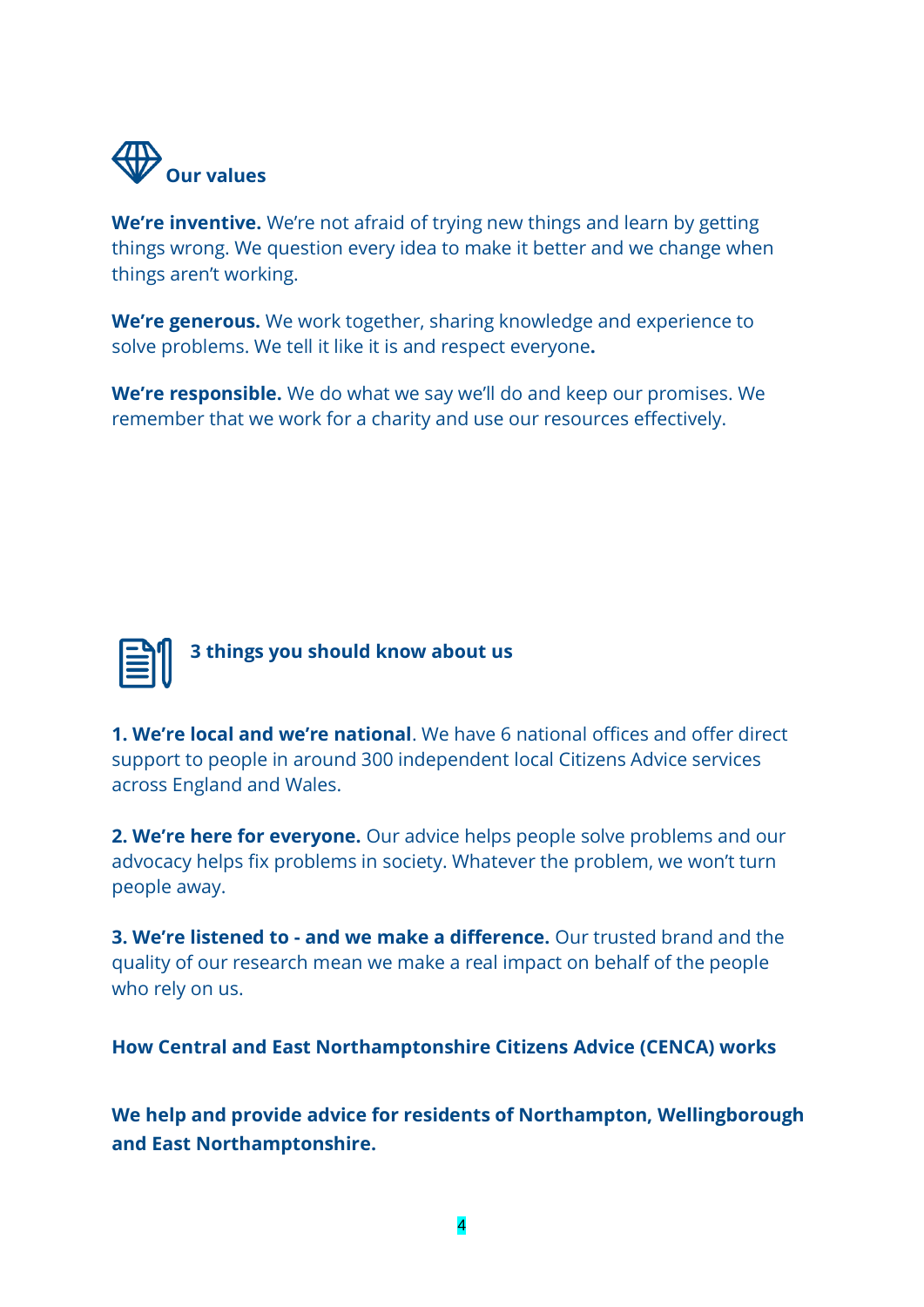## **We offer a multi-channel service with face to face, telephone and online facilities via web chat to allow clients to access the support in the way that is right for them.**

#### **We help people find a way forward**

We can all face problems that seem complicated or intimidating. At Citizens Advice Central and East Northamptonshire, we believe no one should have to face these problems without good quality, independent advice.

## **We give advice to thousands of people every year**

When we say we're for everyone, we mean it. People rely on us because we're independent and totally impartial.

Last year, Citizens Advice Central and East Northamptonshire helped 7,953 people on 23,791 issues. We gained over 6 million pounds of income for the area in 2020-21 by providing advice.

Our clients discuss Benefits, Debt, Housing, Money and Employment issues with us throughout the year.

We also give advice on consume[r](https://www.citizensadvice.org.uk/consumer/get-more-help/if-you-need-more-help-about-a-consumer-issue/) rights on our [consumer helpline,](https://www.citizensadvice.org.uk/consumer/get-more-help/if-you-need-more-help-about-a-consumer-issue/) support witn[e](https://www.citizensadvice.org.uk/about-us/how-we-provide-advice/advice-partnerships/pension-wise/)sses in courts through the [Witness Service](https://www.citizensadvice.org.uk/law-and-courts/legal-system/going-to-court-as-a-witness1/) and give [pension guidance](https://www.citizensadvice.org.uk/about-us/how-we-provide-advice/advice-partnerships/pension-wise/) to people aged over 50 [if applicable].

Please see [www.cencab.org.uk](http://www.cencab.org.uk/) for further information about us.

## **We make a difference**

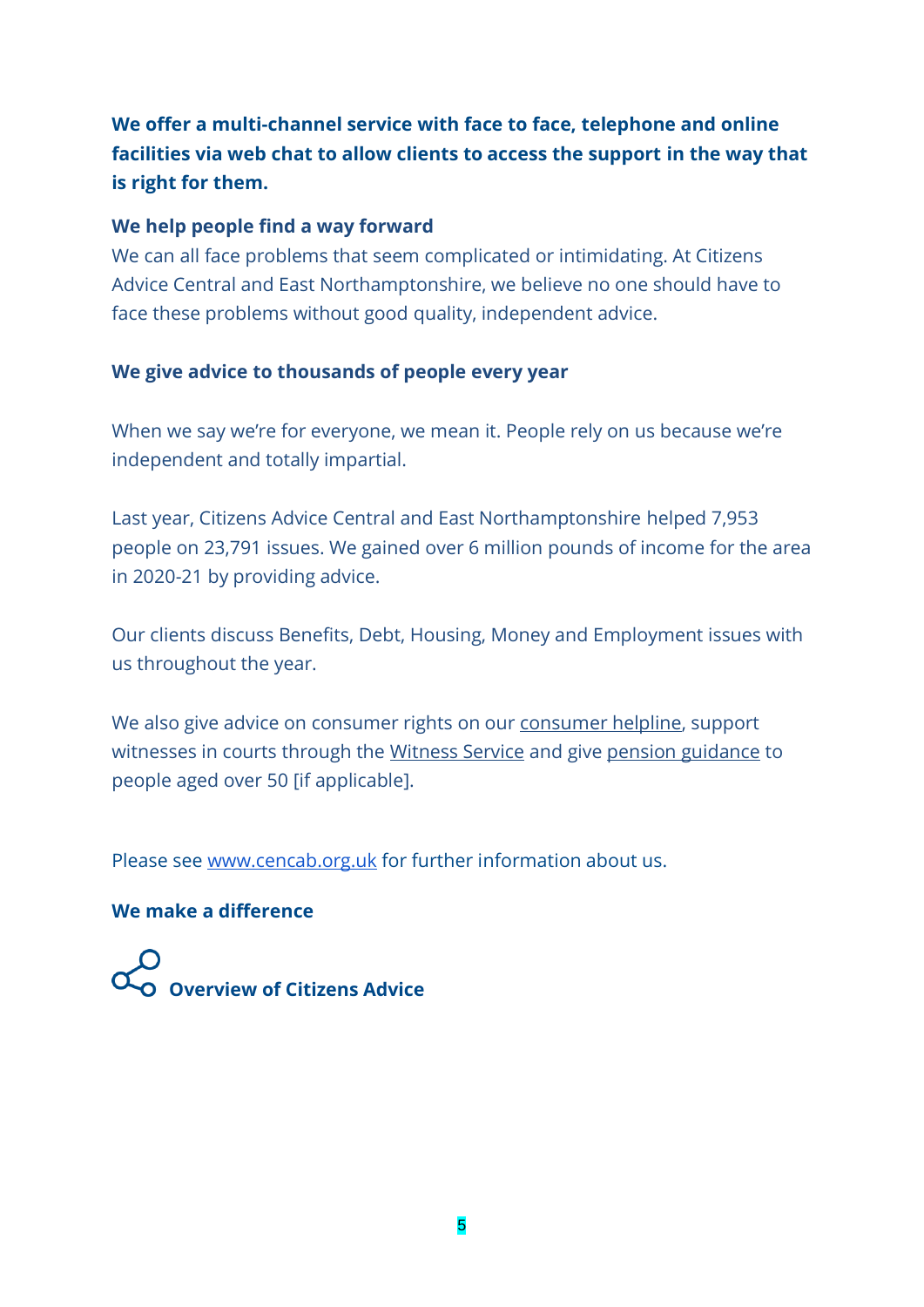The Citizens Advice service is made up of Citizens Advice - the national charity - and a network of around 300 local Citizens Advice members.

This role sits within our network of independent charities, delivering services from

- over 600 local Citizens Advice outlets
- over 1,800 community centres, GPs' surgeries and prisons

They do this with:

- 6,500 local staff
- over 23,000 trained volunteers

Our reach means 99% of people in England and Wales can access a local Citizens Advice within a 30 minute drive of where they live.

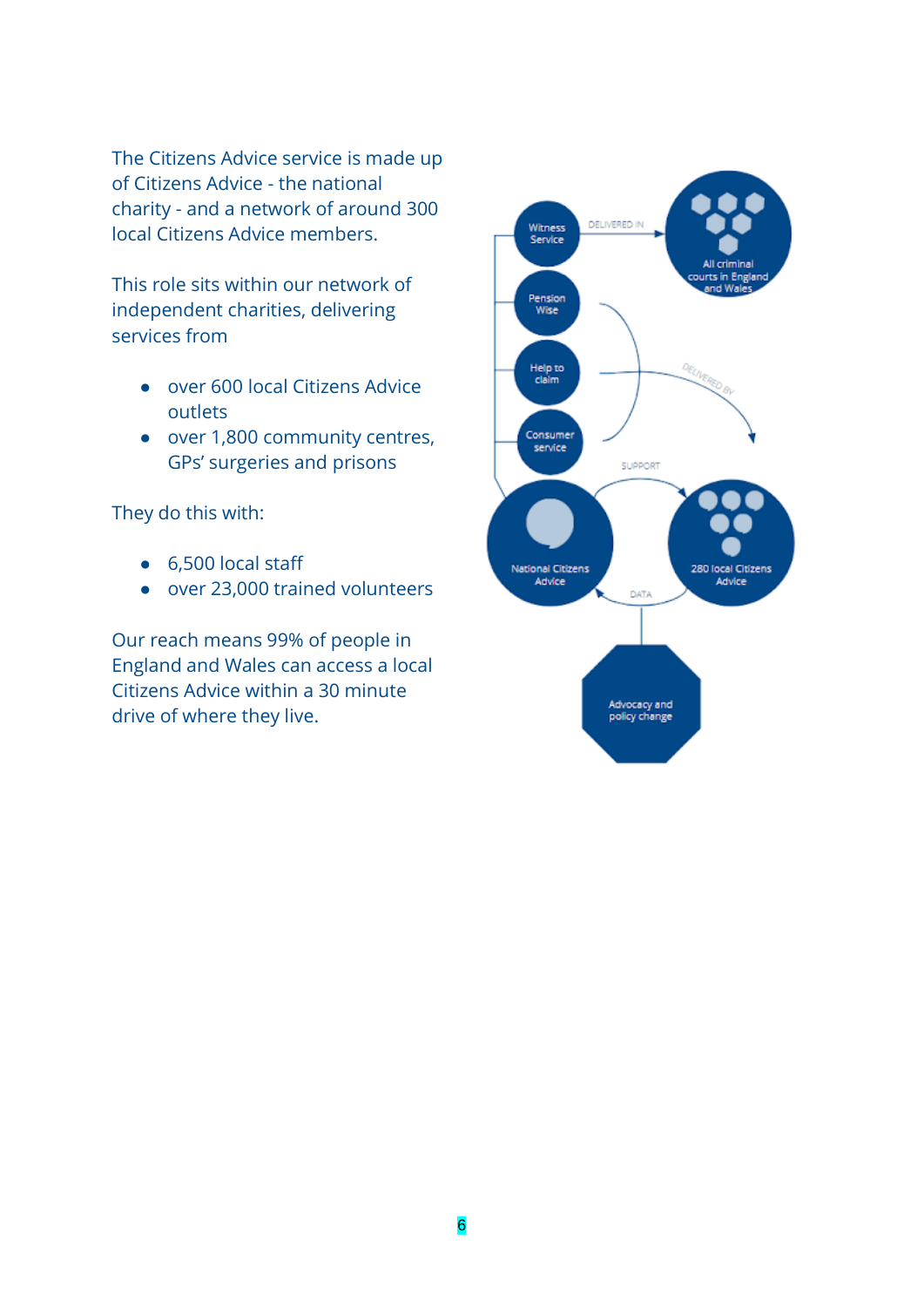

## **Learning and Development Officer**

#### **Job Description**

#### **Purpose of the role**

To lead the implementation and delivery of Central and East Northamptonshire Citizens Advice learning and development strategy, through recruiting, training, promoting self-study/learning for all staff and volunteers. To oversee the development of staff and volunteers to ensure agreed systems and processes are applied; promote continued learning, linking this in with the Learning and Development Plan and Yearly Training schedule.

**Reports to:** Head of Business Support

#### **Specific responsibilities are as follows.**

#### **Planning and development:**

- Develop the organisation's learning and development strategy and annual work plan.
- Ensure people's views and needs are considered within strategic plans, change management and post audit action.
- In conjunction with the management team, formulate the organisation's yearly training and development plan for staff and volunteers.
- Develop and maintain partnerships with relevant statutory and nonstatutory agencies.

#### **Recruitment and Selection:**

- Promote staff and volunteer opportunities, using different channels to target identified groups.
- Deliver recruitment and selection activities, developing a team, that ensure a fit between the organisations needs and the new recruit expectations.
- Ensure new staff and volunteers have a quality induction into the learning programme for their role.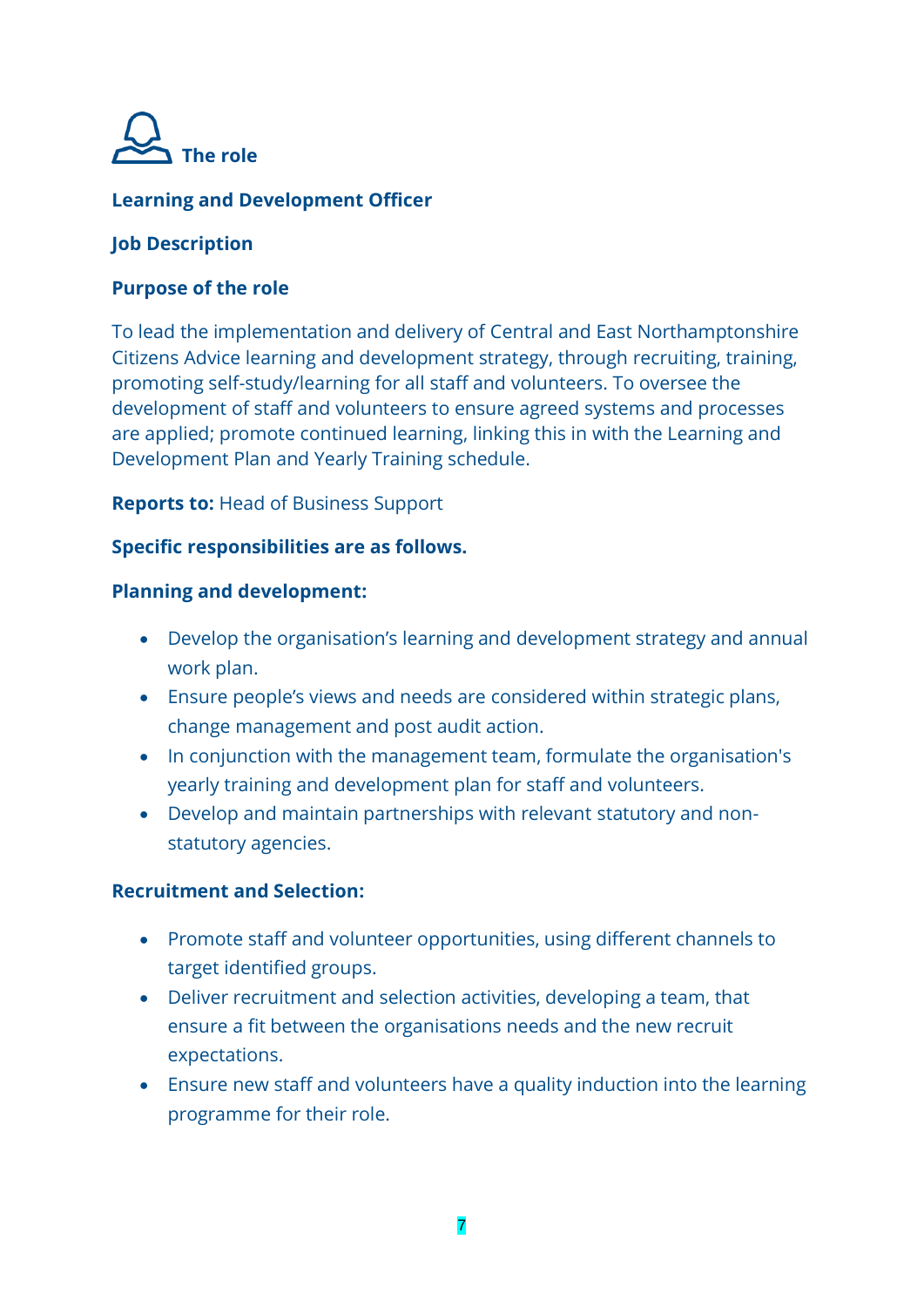## **Collaborate and support regarding supervision:**

- Ensure the effective completion of training programmes for staff and volunteers through team working with CENCA Advice Service Coordinator, Supervisors and other service areas.
- Ensure activities to recognise and reward people are in place and delivered.
- Ensure staff and volunteers are aware of the policies and procedures in place to manage how they operate within the organisation.
- Create a positive working environment in which equality and diversity are well-managed, dignity at work is upheld and people can do their best.

## **Learning, development and training:**

- Identify learning and development needs of designated staff and volunteers and contribute to the services' learning and development plan.
- Develop inclusive learning and development activities to meet quality standards and the services' learning and development plan.
- Facilitate inclusive group and / or one-to-one learning and development activities.
- Organise internal and external learning and development activities to ensure the competence and continuing development of designated staff and volunteers.
- Contribute to the assessment of competence of designated staff and volunteers.
- Coordinate assessment activities and make final decisions on competence.

#### **Administration:**

- Provide oral and or written reports on progress for the line manager.
- Ensure trainees are booked on to training courses, events and stocks of training materials are maintained.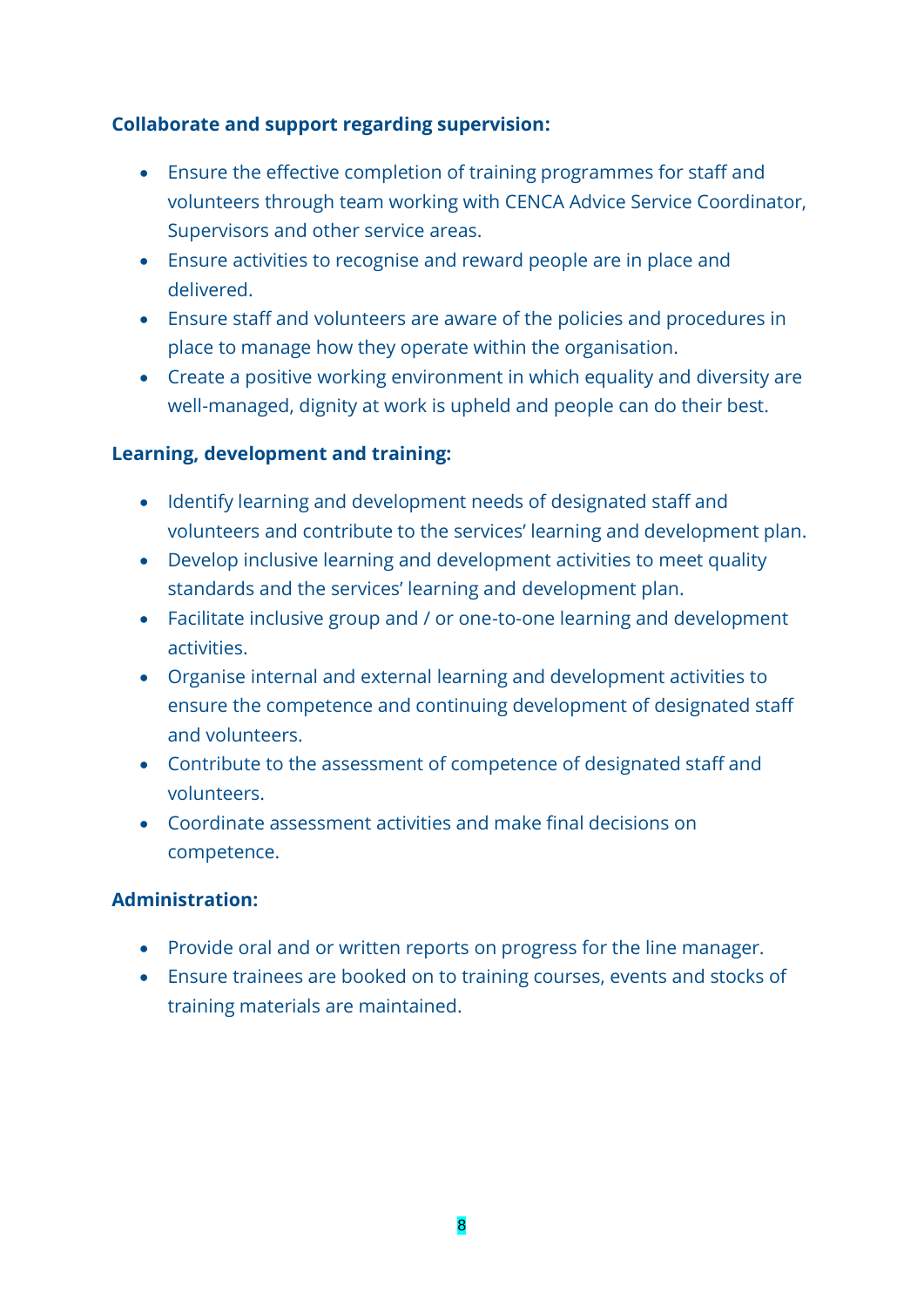

## **Learning and Development Officer - Person Specification**

*Please refer to each of the points in the Person Specification to demonstrate your suitability for the role.*

#### **Essential Criteria**

- 2 years' experience of delivering advice and or training/coaching in an advice setting to a Quality Assurance Standard.
- Experience in delivering training programmes in group and 1:1 settings
- Ability to monitor learner performance and provide constructive feedback
- Ability to communicate effectively orally and in writing, particularly in an education and development setting.
- Proven ability to manage people, people issues and a commitment to the value of recognising volunteering and paid work.
- Proven ability to contribute to, implement and deliver training modules, combined with understanding of adult learning techniques / theories.
- Proven ability to manage and support trainees and improve performance, support and maintain motivation.
- Proven ability to mentor and coach people.
- Proven ability to give and receive feedback objectively and sensitively. A willingness to challenge constructively.

## **Desirable Criteria**

Appropriate training or teaching qualification or relevant experience